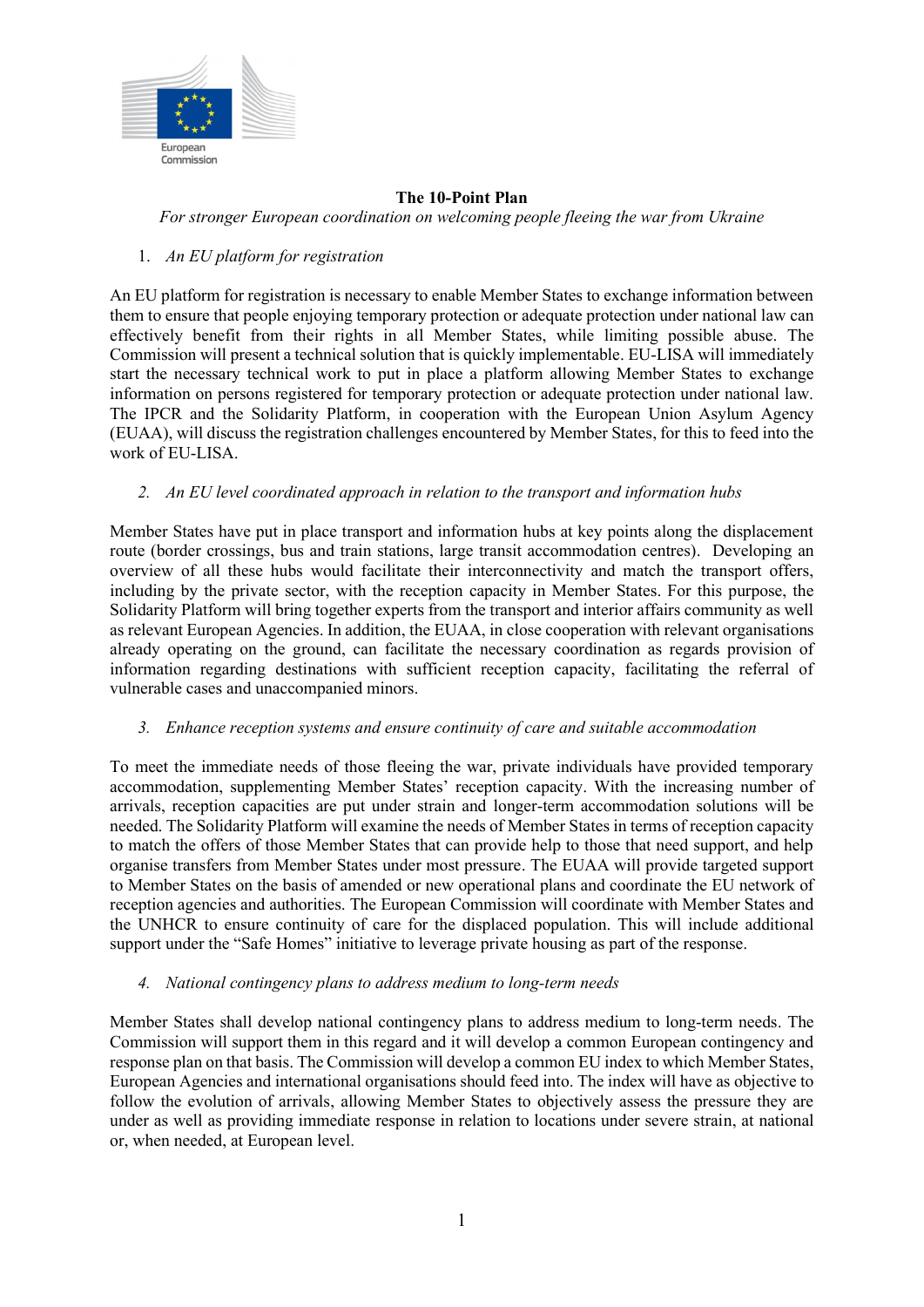

*5. Common solutions to protect children on the move at every point from war zone to safe home* 

The Commission, in cooperation with the EUAA, will develop standard operating procedures and uniform guidance for the reception and support of children, paying particular attention to the needs of children with disabilities, unaccompanied minors and separated children, including swift identification and registration in Member States of arrivals and destination, accommodation, transfers and prevention of trafficking. The Commission will also develop specific standard operating procedures for the transfer of unaccompanied minors.

### *6. A common anti-trafficking plan: preventing human trafficking and helping victims*

The majority of those coming from Ukraine are women and children. Alongside the immediate measures in the reception and accommodation centres as well as at the transport hubs, the Solidarity Platform, under the lead of the EU Anti-Trafficking Coordinator, will work with Member States and EU Agencies, including the European Labour Authority, to develop a shared anti-trafficking plan to address the risks of trafficking and support potential victims. The plan will be based on the EU Strategy on Combatting Trafficking in Human Beings (2021-2025) and will address the specific challenges emerging from the Ukrainian war, e.g. providing information to the arriving people, setting up dedicated helplines, providing training to frontline officers to identify victims, coordinated labour inspections in high risk sectors and enhanced monitoring offline and online risks with the support of Europol.

# *7. Reinforced solidarity with Moldova coordinated at EU level*

The reception capacities of Moldova are under huge strain. Member States and the European Commission have provided emergency and humanitarian assistance as well as assistance in kind under the Union Civil Protection Mechanism to help Moldova. The IPCR and the Solidarity Platform will ensure the coordination of ongoing Member States' solidarity efforts, assess any emerging needs and propose a way of addressing them. The increase of transfers in cooperation with the UNHCR and IOM  $-$  and supported by EU funding  $-$  is an immediate priority. The Solidarity Platform has developed standard operating procedures for transfers from Moldova, including in relation to unaccompanied minors, and it will continue to adapt these procedures to respond to specific situations. Frontex is expected to increase its presence shortly, following the entry into force of the new status agreement and reinforced deployment of European Agencies could be considered as necessary. Coordination of the solidarity offers of international partners will also be ensured.

### *8. A reinforced framework for international cooperation on safe destinations*

The Solidarity Platform, in cooperation with the relevant Agencies and other relevant partners, will coordinate contacts with Canada, US, the UK and other international partners to establish coordinated actions for welcoming those fleeing the conflict, including those third country nationals unable to return home.

### *9. Address internal security implications of the war in Ukraine*

The EMPACT community and EUROPOL will support Member States' cooperation and investigations, and sustain the sharing of relevant security information. Member States are encouraged to cooperate through the bilateral deployments of police officers in the framework of Prum and the Commission will support such efforts. Member States should ensure the enforcement of EU sanctions against Russian and Belarussian individuals and entities and take immediate appropriate action at national level concerning sanctioned persons. Europol and Eurojust can provide Member States with support. In this regard, the Commission has set up a "Freeze and Seize" Task Force to ensure EU-level coordination on the implementation and enforcement of sanctions against listed individuals and entities.